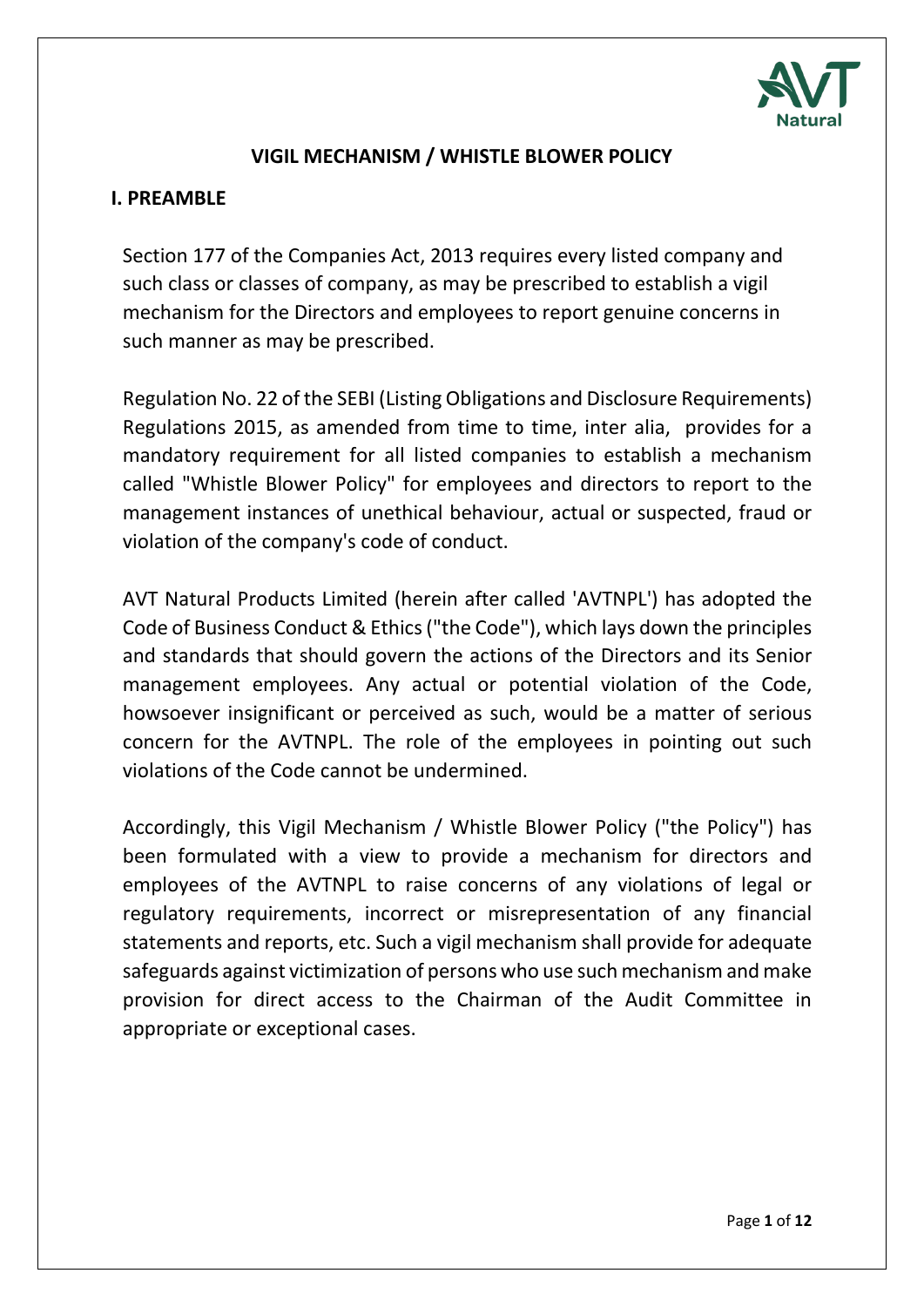

## **II. OBJECTIVE**

AVTNPL is committed to adhere to the highest standards of ethical, moral and legal conduct of business operations. To maintain these standards, the AVTNPL encourages its employees who have concerns about suspected misconduct to come forward and express these concerns without fear of punishment or unfair treatment. This policy aims to provide an avenue for directors and employees to raise concerns of any violations of legal or regulatory requirements, incorrect or misrepresentation of any financial statements and reports, etc.

The mechanism provides for adequate safeguards against victimization of directors and employees to avail of the mechanism and also provide for direct access to the Chairman of the Audit Committee in exceptional cases.

Further, the said mechanism shall also provide the employees to report any instance of leak of Unpublished Price Sensitive Information (UPSI) or suspected leak of UPSI and appropriate actions to be taken in this regard.

## **III. POLICY**

The Vigil Mechanism policy intends to cover serious concerns that could have grave impact on the operations and performance of the business of the AVTNPL.

The policy neither releases employees from their duty of confidentiality in the course of their work, nor a route for taking up a grievance about a personal situation.

## **IV. DEFINITIONS**

- **"Disciplinary Action"** means any action that can be taken on the completion of or during the investigation proceedings including but not limiting to a warning, imposition of fine, suspension from official duties or any such action as is deemed to be fit considering the gravity of the matter.
- **"Employee"** means every employee of AVTNPL.
- **"Protected Disclosure"** means a concern raised by a written communication made in good faith that discloses or demonstrates information that may evidence unethical or improper activity. Protected Disclosures should be factual and not speculative in nature.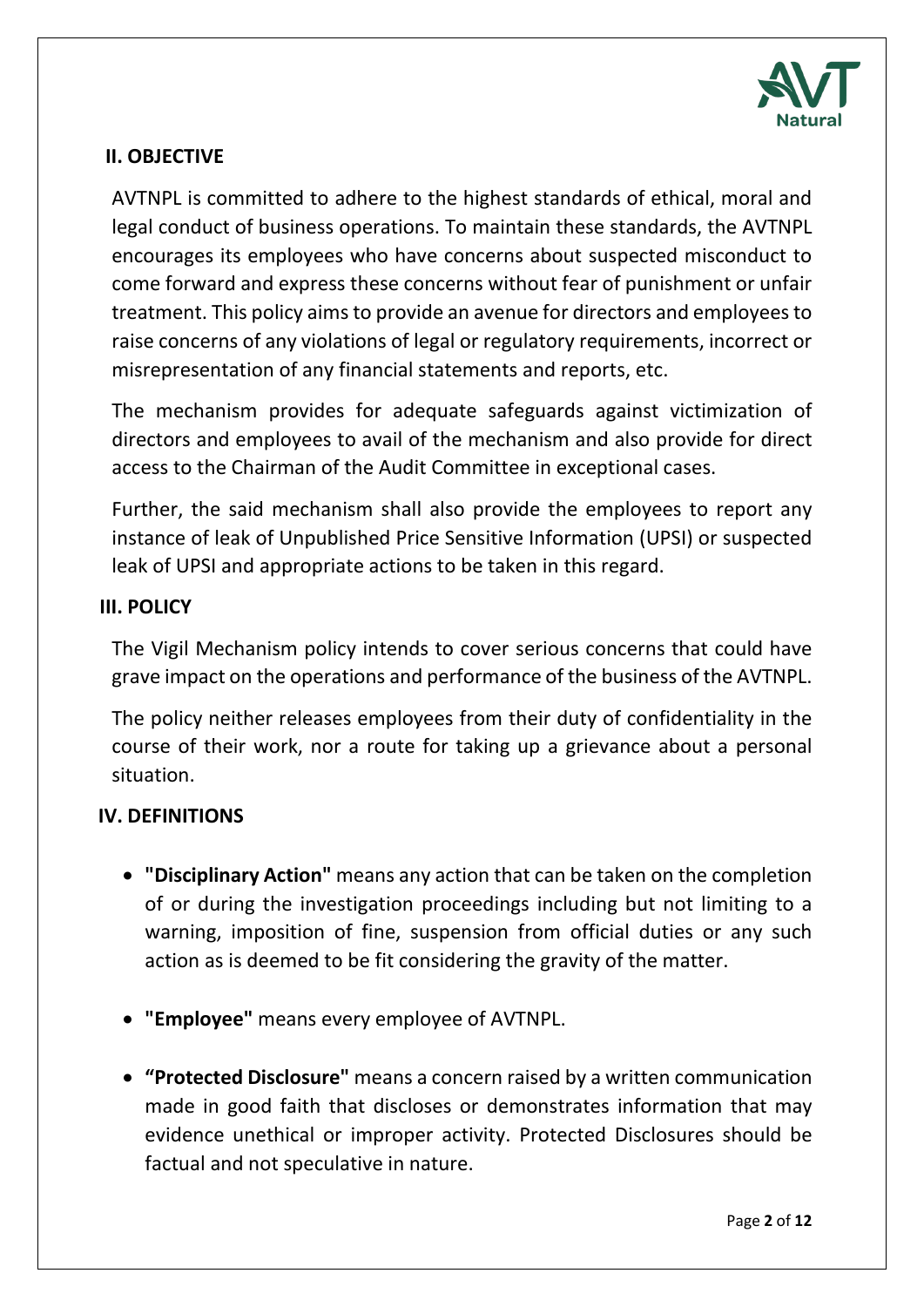

- **"Nodal Officer"** means an officer of the Company nominated by the Board of Directors /Managing Director to receive protected disclosures from Whistle Blowers, maintaining records thereof, placing the same before the Audit Committee for its disposal and informing the Whistle Blower the result thereof.
- **"Subject"** means a person or group of persons against or in relation to whom a Protected Disclosure is made or evidence gathered during the course of an investigation under this Policy.
- "**Whistleblower''** is someone who makes a Protected Disclosure under this Policy.
- **"Whistle Officer" or "Whistle Committee" or "Committee"** means an Officer or Committee of persons who is/are nominated/ appointed to conduct detailed investigation of the disclosure received from the whistleblower and recommend disciplinary action. The Committee, if appointed, should include Senior Level Officers of HR & Administration and a representative of the Division / Department where the alleged malpractice has occurred.
- **"Good Faith":** An employee shall be deemed to be communicating in "good faith" if there is a reasonable basis for communication of unethical and improper practices or any other alleged wrongful conduct. Good Faith shall be deemed lacking when the employee does not have personal knowledge on a factual basis for the communication or where the employee knew or reasonably should have known that the communication about the unethical and improper practices or alleged wrongful conduct is malicious, false or frivolous.
- **"Policy or This Policy"** means, 'Vigil Mechanism /Whistle blower Policy.'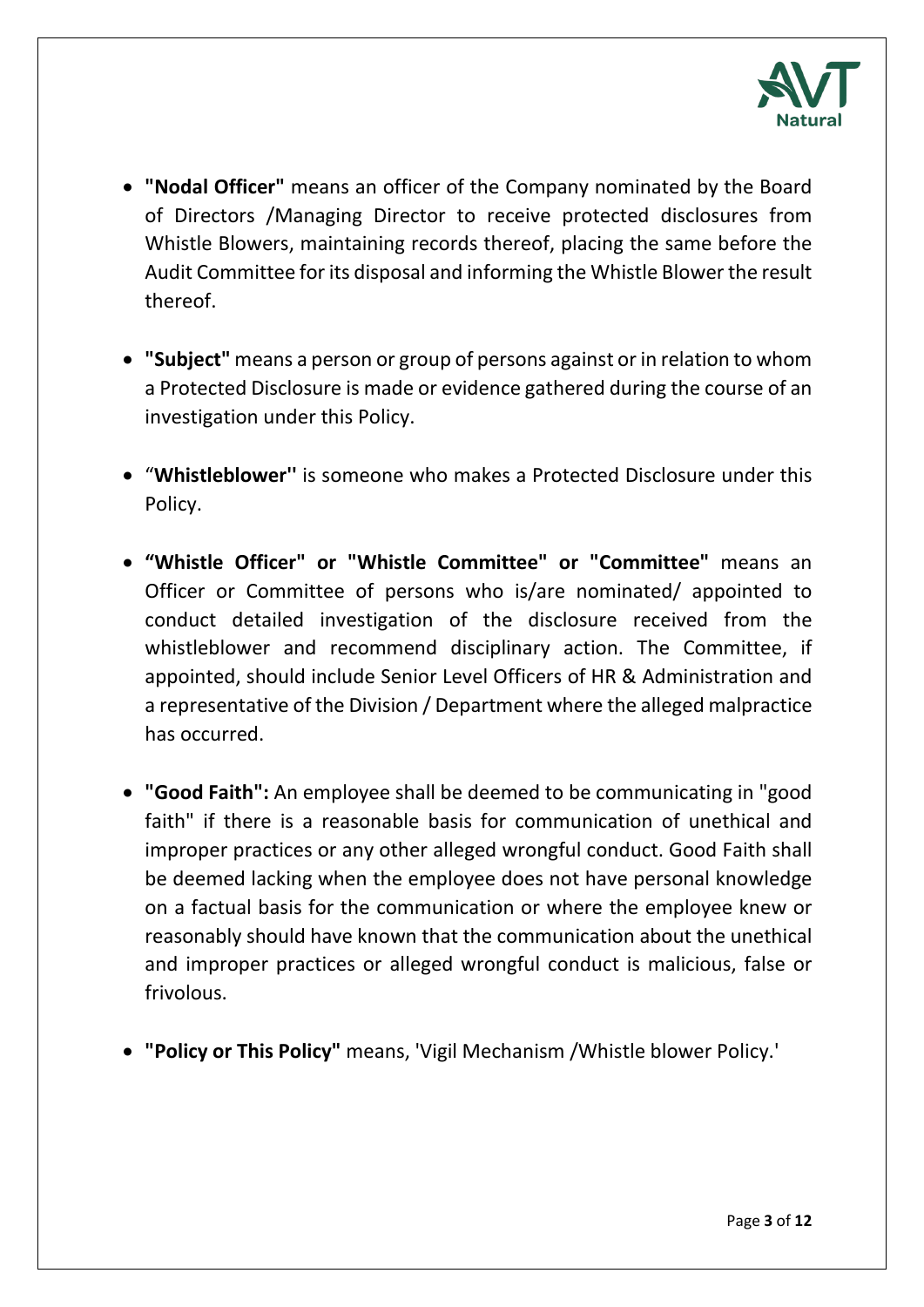

# **V. SCOPE**

Various stakeholders of the AVTNPL are eligible to make Protected Disclosures under the Policy. These stakeholders may fall into any of the following broad categories:

- Employees of AVTNPL.
- Directors of AVTNPL.
- Employees of other agencies deployed for the A VTNPL's activities, whether working from any of the AVTNPL's offices or any other location.
- Any other person having an association with the AVTNPL.

A person belonging to any of the above-mentioned categories can avail of the channel provided by this Policy for raising an issue covered under this Policy.

# **The Policy covers malpractices and events which have taken place/ suspected to take place involving:**

- (a) Abuse of authority
- (b) Breach of contract
- (c) Negligence causing substantial and specific danger to public health and safety
- (d) Manipulation of data/records of AVTNPL
- (e) Financial irregularities, including fraud or suspected fraud or Deficiencies in Internal Control and check or deliberate error in preparations of Financial Statements or Misrepresentation of financial reports
- (f) Any unlawful act whether Criminal / Civil
- (g) Pilferation of confidential / propriety information
- (h) Deliberate violation of law / regulation
- (i) Wastage / misappropriation of AVTNPL's funds/assets
- (j) Breach of AVTNPL policy or failure to implement or comply with any approved AVTNPL policy
- (k) corruption, bribery, sexual harassment and child labour.

*Policy should not be used in place of the AVTNPL grievance procedures or be a route for raising malicious or unfounded allegations against colleagues.*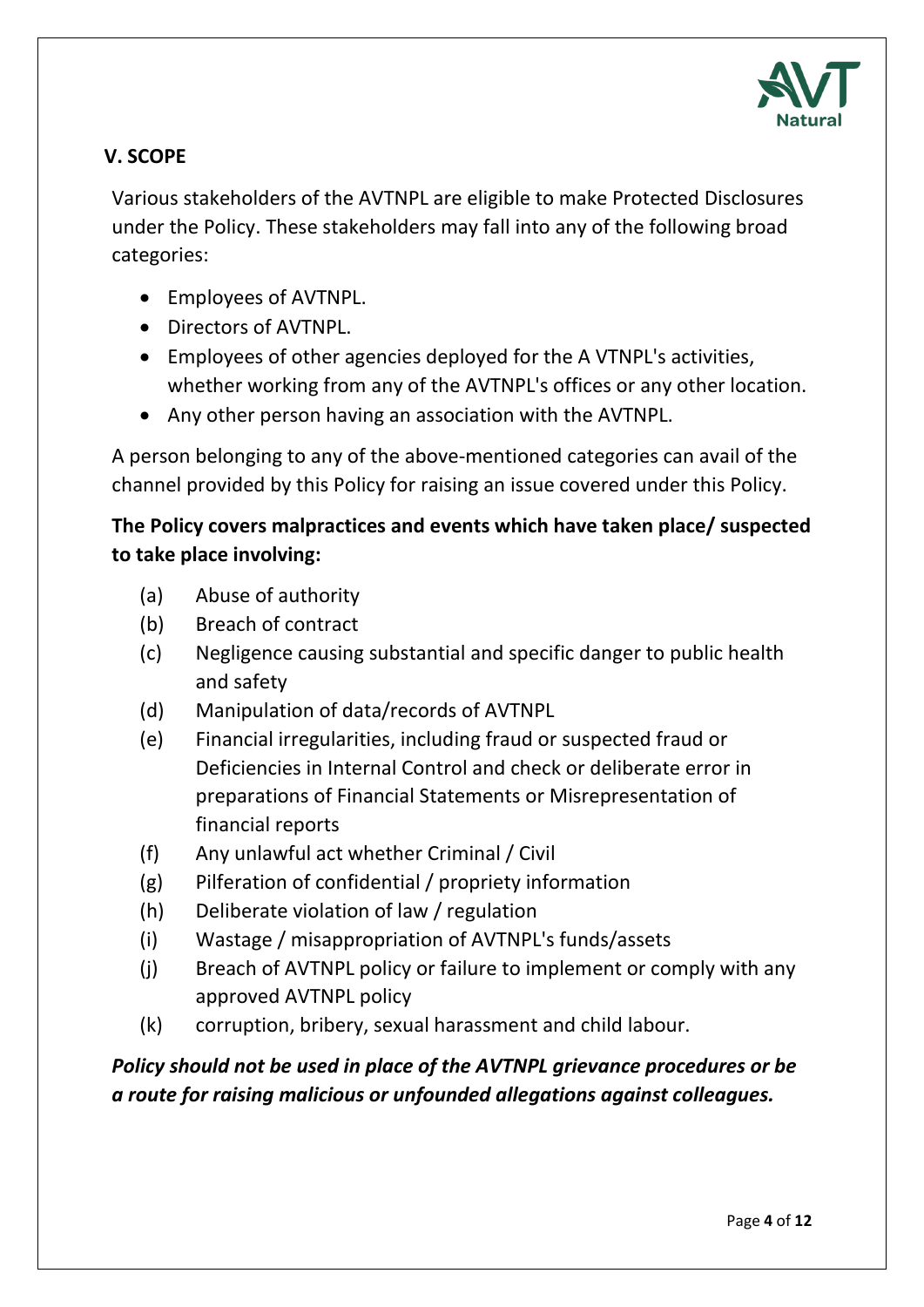

## **VI. GUIDING PRINCIPLES**

To ensure that this Policy is adhered to, and to assure that the concern will be acted upon seriously, the AVTNPL will:

- a. ensure that the Whistleblower and / or the person processing the Protected Disclosure is not victimized for doing so
- b. treat victimization as a serious matter, including initiating disciplinary action on such person(s)
- c. ensure complete confidentiality
- d. not attempt to conceal evidence of the Protected Disclosure
- e. take disciplinary action, if any one destroys or conceals evidence of the Protected Disclosure made/to be made
- f. provide an opportunity of being heard to the persons involved especially to the Subject.

### **VII. ANONYMOUS ALLEGATION**

Anonymous complaints / disclosures WILL NOT BE ordinarily investigated.

### **VIII. PROTECTION TO WHISTLE BLOWER**

- 1. If one raises a concern under this Policy, he/she will not be at risk of suffering any form of reprisal or retaliation. Retaliation includes discrimination, reprisal, harassment or vengeance in any manner. AVTNPL's employee will not be at the risk of losing her /his job or suffer loss in any other manner like transfer, demotion, refusal of promotion, or the like including any direct or indirect use of authority to obstruct the Whistleblower's right to continue to perform his/her duties/functions including making further Protected Disclosure, as a result of reporting under this Policy. The protection is available provided that:
	- a. The communication / disclosure is made in good faith
	- b. He / She reasonably believes that information, and any allegations contained in it, are substantially true; and
	- c. He / She is not acting for personal gain

Anyone who abuses the procedure (for example by maliciously raising a concern knowing it to be untrue) will be subject to disciplinary action, as well anyone who victimizes a colleague by raising a concern through this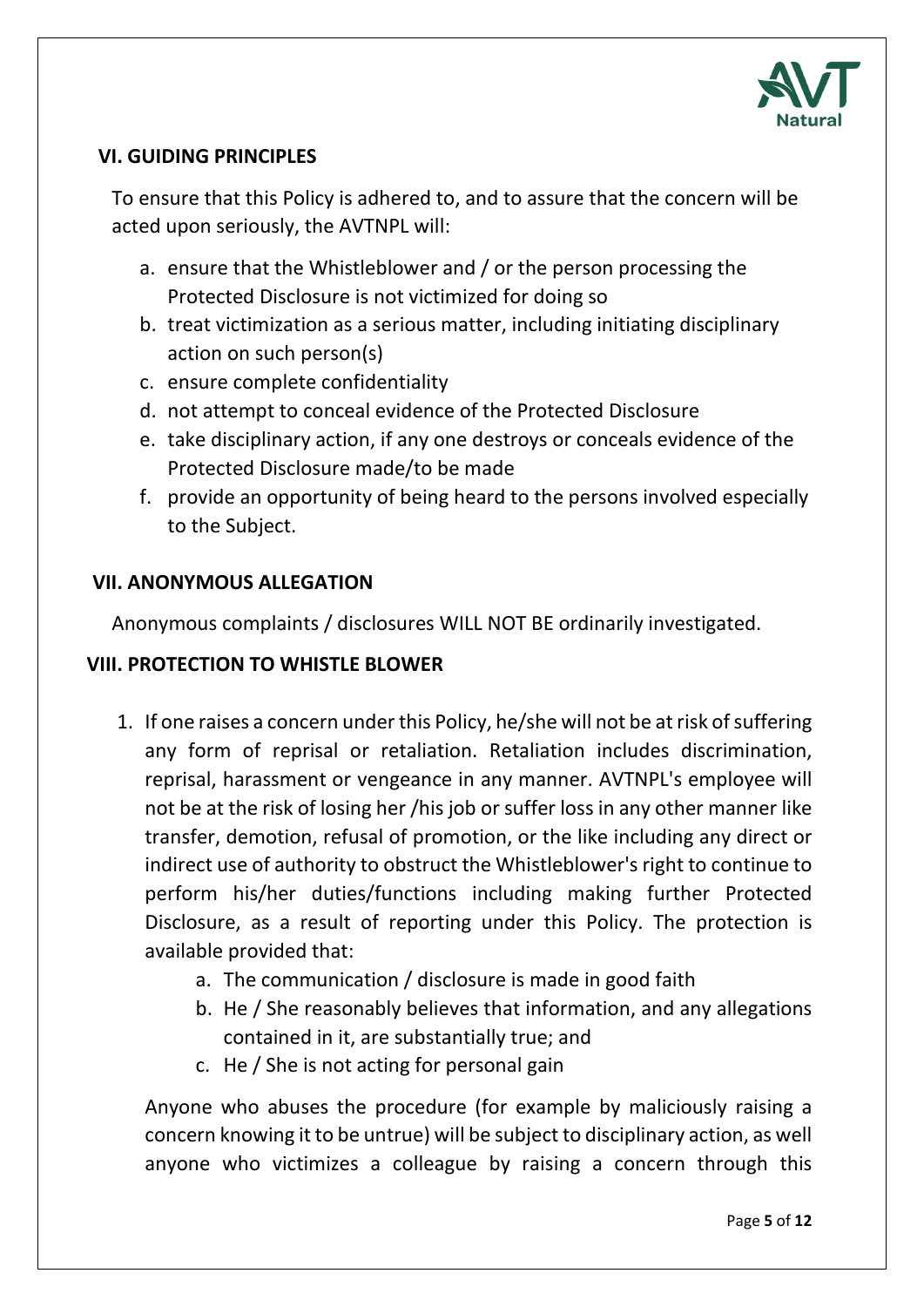

procedure. If considered appropriate or necessary, suitable legal actions may also be taken against such individuals.

However, no action will be taken against anyone who makes an allegation in good faith, reasonably believing it to be true, even if the allegation is not subsequently confirmed by the investigation.

2. The AVTNPL will not tolerate the harassment or victimization of anyone raising a genuine concern. As a matter of general deterrence, AVTNPL shall publically inform employees of the penalty imposed and discipline of any person for misconduct arising from retaliation. Any investigation into allegations of potential misconduct will not influence or be influenced by any disciplinary or redundancy procedures already taking place concerning an employee reporting a matter under this policy.

Any other Employee / business associate assisting in the said investigation shall also be protected to the same extent as the Whistleblower.

## **IX. ACCOUNTABILITIES - WHISTLE BLOWERS**

- 1. Bring to early attention of the AVTNPL any improper practice they become aware of, although they are not required to provide proof, they must have sufficient cause for concern. Delay in reporting may lead to loss of evidence and financial loss for the AVTNPL.
- 2. Avoid anonymity when raising a concern.
- 3. Follow the procedures prescribed in this policy for making a Disclosure
- 4. Co-operate with investigating authorities, maintaining full confidentiality
- 5. The intent of the policy is to bring genuine and serious issues to the fore and it is not intended for petty disclosures. Malicious allegations by employees may attract disciplinary action.
- 6. A whistleblower has the right to protection from retaliation. But this does not extend to immunity for involvement in the matters that are the subject of the allegations and investigation.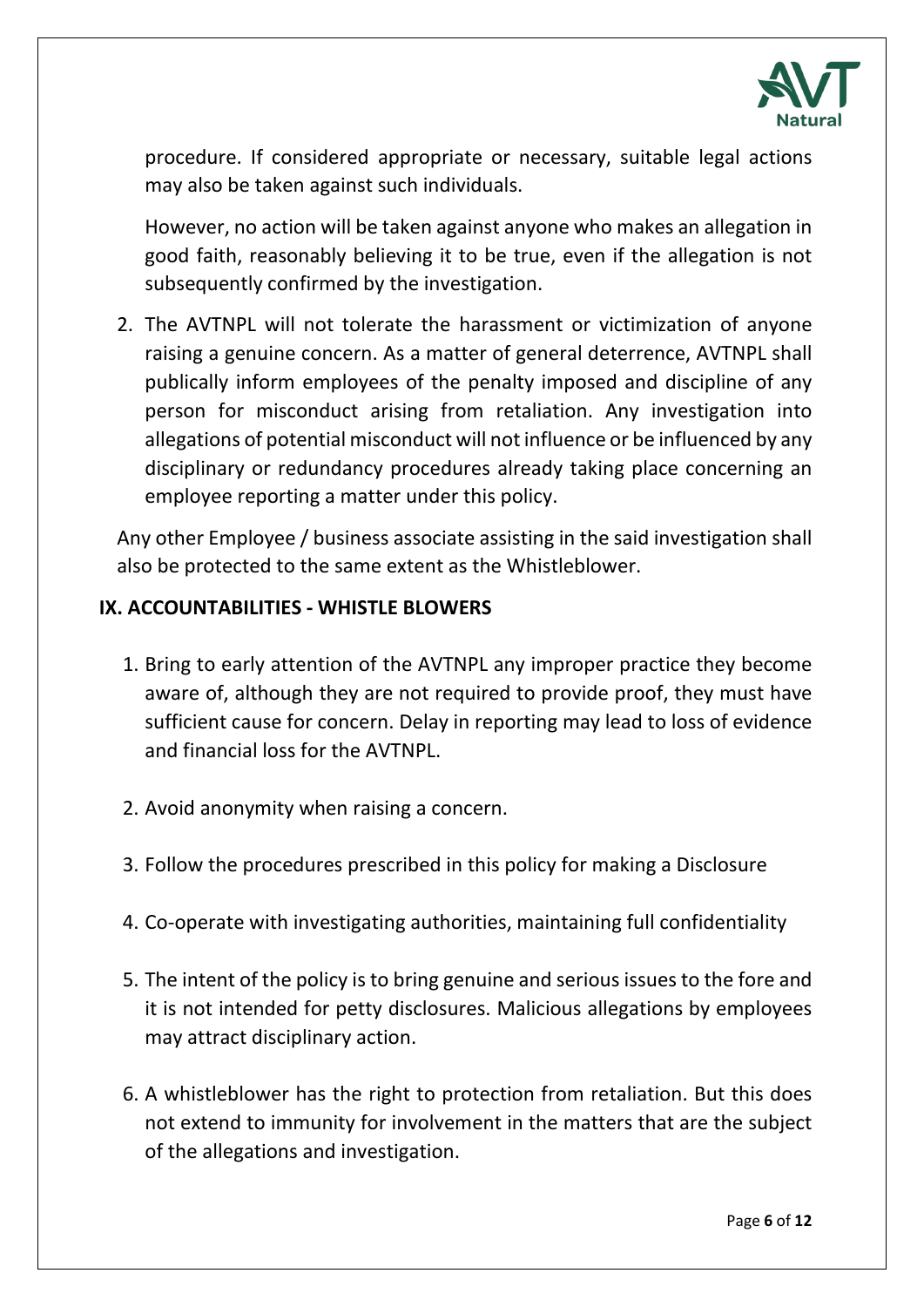

- 7. Maintain confidentiality of the subject matter of the Disclosure and the identity of the persons involved in the alleged Malpractice. It may forewarn the subject and important evidence is likely to be destroyed.
- 8. In exceptional cases, where the whistleblower is not satisfied with the outcome of the investigation carried out by the Whistle Officer or the Committee, he/she can make a direct appeal to the Managing Director AVTNPL.

## **X. ACCOUNTABILITIES - WHISTLE OFFICER AND WHISTLE COMMITTEE**

- a. Conduct the enquiry in a fair, unbiased manner
- b. Ensure complete fact-finding
- c. Maintain strict confidentiality
- d. Decide on the outcome of the investigation, whether an improper practice has been committed and if so by whom
- e. Recommend an appropriate course of action suggested disciplinary action, including dismissal, and preventive measures
- f. Minute Committee deliberations and document the final report

## **XI. RIGHTS OF A SUBJECT**

- a. Subject have right to be heard and the Whistle Officer or the Committee must give adequate time and opportunity for the subject to communicate his / her say on the matter.
- b. Subject have the right to be informed of the outcome of the investigation and shall be so informed in writing by the AVTNPL after the completion of the inquiry/ investigation process.

## **XII. MANAGEMENT ACTION ON FALSE DISCLOSURES**

An employee who knowingly makes false allegations of unethical & improper practices or alleged wrongful conduct shall be subject to disciplinary action, up to and including termination of employment, in accordance with AVTNPL rules, policies and procedures. Further this policy may not be used as a defense by an employee against whom an adverse personnel action has been taken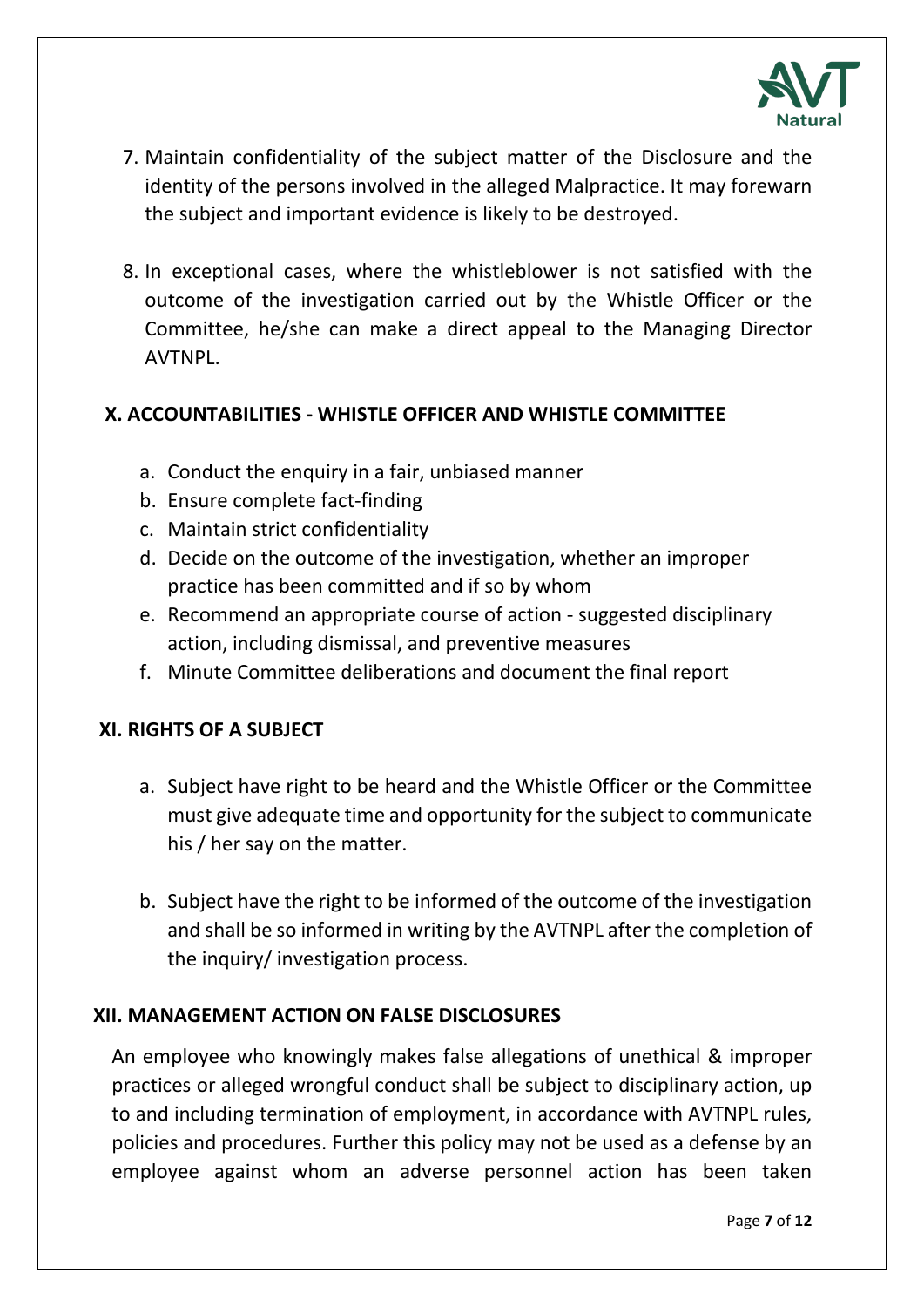

independent of any disclosure of intimation by him and for legitimate reasons or cause under AVTNPL rules and policies.

## **XIII. PROCEDURE FOR REPORTING & DEALING WITH PROTECTED DISCLOURES**

Refer *Annexure -A* for details on the procedure for reporting & dealing with protected disclosures

## **XIV. ACCESS TO REPORTS AND DOCUMENTS**

All reports and records associated with "Protected Disclosures" are considered confidential information and access will be restricted to the Whistleblower, Nodal officer, the Whistle Committee and Whistle Officer. "Protected Disclosures" and any resulting investigations, reports or resulting actions will generally not be disclosed to the public except as required by any legal requirements or regulations or by any corporate policy in place at that time.

## **XV. RETENTION OF DOCUMENTS**

All Protected Disclosures in writing or documented along with the results of investigation relating thereto shall be retained by the AVTNPL for a minimum period of 7 years.

## **XVI. REPORTS**

A quarterly status report on the total number of complaints received during the period, with summary of the findings of the Whistle officer or Whistle Committee and the corrective actions taken will be sent to the Audit Committee of the Board of Directors of AVTNPL by the Nodal Officer.

## **XVII. AVTNPL'S POWERS**

AVTNPL is entitled to amend, suspend or rescind this policy at any time. Whilst, AVTNPL has made best efforts to define detailed procedures for implementation of this policy, there may be occasions when certain matters are not addressed or there may be ambiguity in the procedures. Such difficulties or ambiguities will be resolved in line with the broad intent of the policy. AVTNPL may also establish further rules and procedures, from time to time, to give effect to the intent of this policy and further the objective of good Corporate Governance.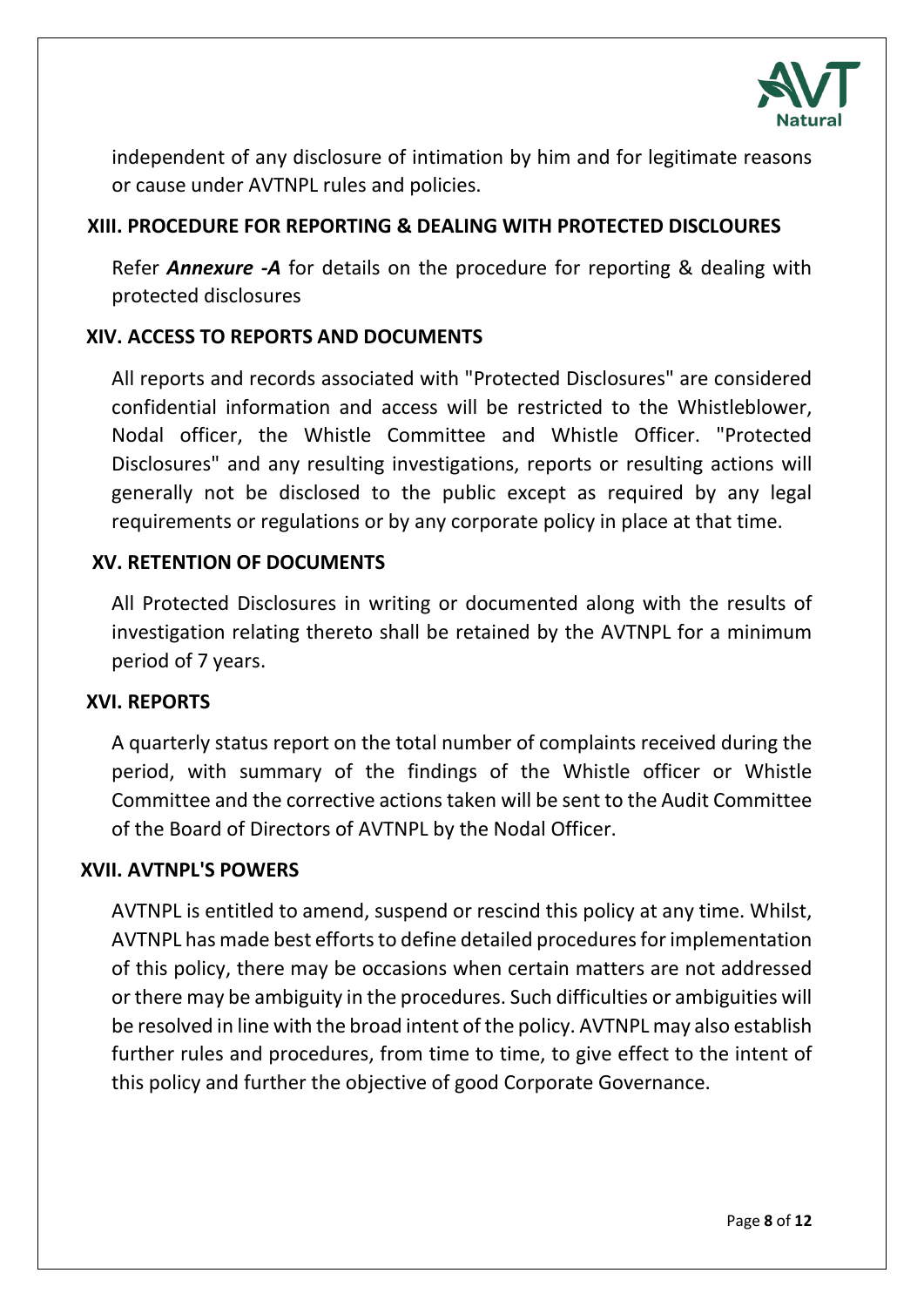

# **XVIII. CONTACT DETAILS OF AUDIT COMMITTEE CHAIRMAN**

The contact details of Chairman of the Audit Committee of the Company are as under:

# **Mr. M.A. Alagappan**

Tel : 044 - 24357051

Email : [AlagappanMA@corp.murugappa.com](mailto:AlagappanMA@corp.murugappa.com)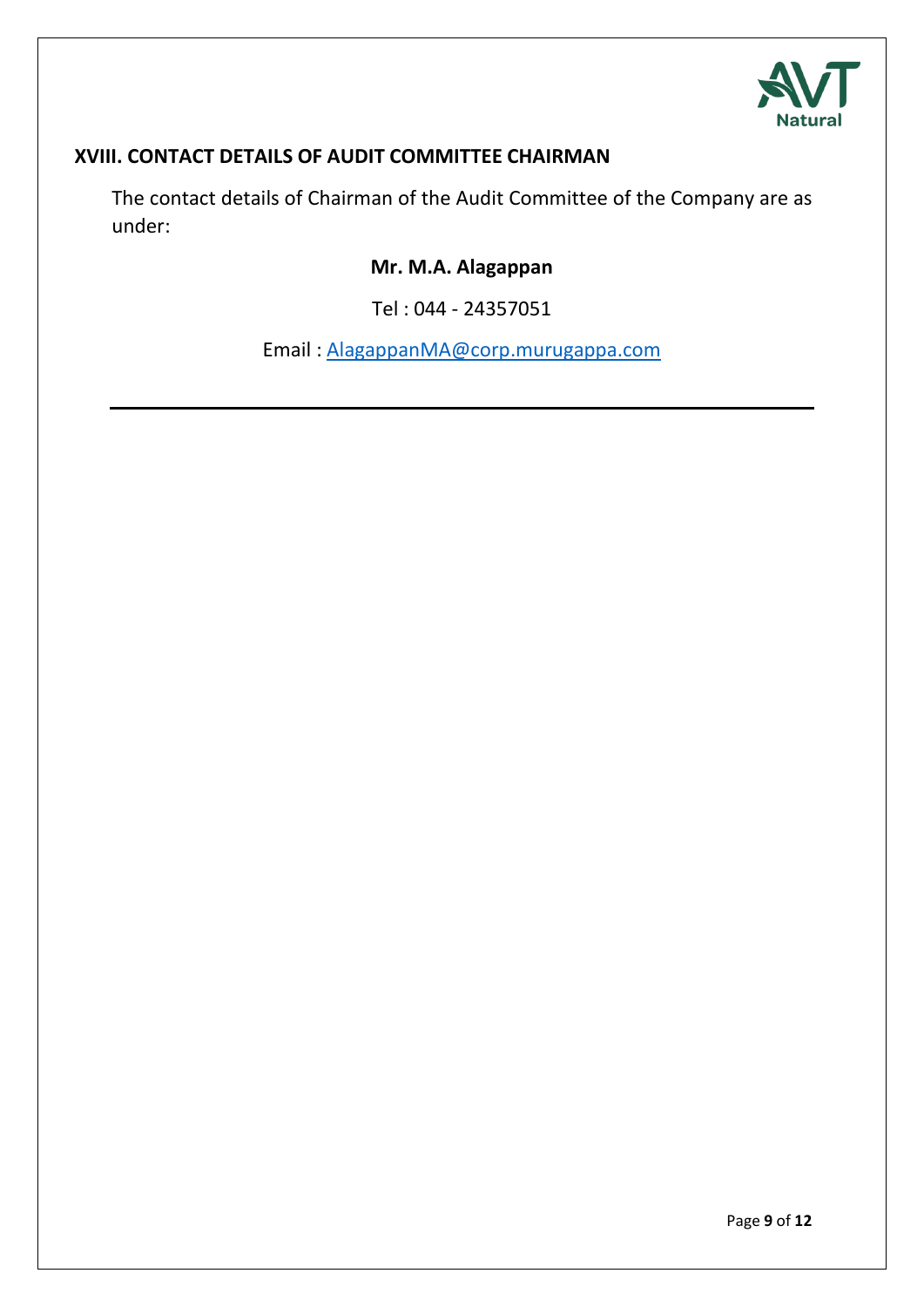

#### *Annexure-A*

### **1. How should a Protected Disclosure be made and to whom?**

All Protected Disclosures should be either typed or written in a legible handwriting in English / regional language.

The protected disclosures should be submitted under a covering letter signed by the complainant in a closed and secured envelope and should be super scribed as **"Protected disclosure under the Vigil Mechanism Policy"** either by hand delivery, courier or by post addressed to the Nodal officer of the Company.

However, Protected Disclosures against the Business Unit Heads or Nodal Officer or Directors should be sent directly to the Chairman of AVTNPL.

The nodal officer on receipt of the protected disclosure shall within 7 days of receipt of the same shall forward the same to Whistle officer or the Whistle committee, after consultation with Manager, for investigation of the complaint.

#### **2. Is there any specific format for submitting the Disclosure?**

While there is no specific format for submitting a Disclosure, the following details MUST be mentioned:

- a. Name, address and contact details of the Whistleblower (add Employee ID if the Whistle blower is an employee).
- b. Brief description of the malpractice, giving the names of those alleged to have committed or about to commit a Malpractice. Specific details such as time and place of occurrence are also important.
- c. The disclosure should be sealed in an envelope marked **"Protected disclosure under the Whistle Blower Policy"** and addressed to the Nodal Officer in case of employees and Chairman, in case of protected disclosure against Business Unit Heads or Nodal officer and Directors.

## **3. What will happen after the Protected Disclosure is submitted?**

a. The Nodal Officer shall acknowledge receipt of the protected disclosure as soon as practical (preferably within 7 days of receipt of a Disclosure), where the Whistleblower has provided his/her contact details.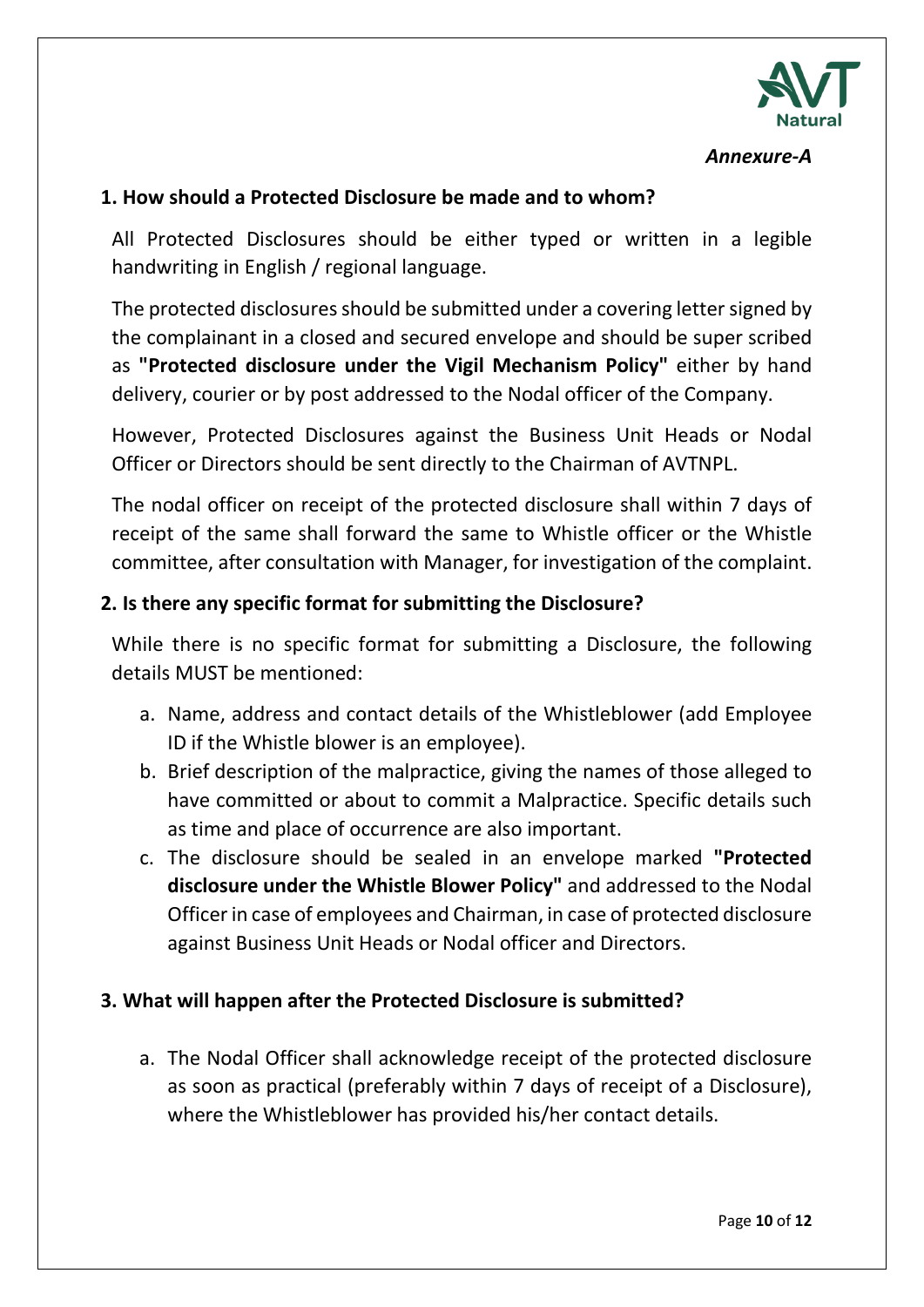

- b. The Nodal Officer will proceed to determine whether the allegations (assuming them to be true only for the purpose of this determination) made in the Disclosure constitute a malpractice by discussing with Manager of AVTNPL. (if required). If the Nodal Officer determines that the allegations do not constitute a malpractice, he will record this finding with reasons and communicate the same to the Whistleblower.
- c. If the Nodal Officer determines that the allegations constitute a malpractice, he will forward the same to Whistle officer or whistle committee to proceed to investigate the Disclosure as he/she deems necessary.
- d. If the alleged malpractice is required by law to be dealt with under any other mechanism, the Whistle Officer or the whistle committee shall refer the Disclosure to the appropriate authority under such mandated mechanism and seek a report on the findings from such authority.
- e. "Subject" will normally be informed of the allegations at the outset of a formal investigation and have opportunities for providing their inputs during the investigation.
- f. The investigation may involve study of documents and interviews with various individuals. Any person required to provide documents, access to systems and other information by the Whistle Officer or Whistle Committee for the purpose of such investigation shall do so. Individuals with whom the Whistle Officer or Whistle Committee requests an interview for the purposes of such investigation shall make themselves available for such interview at reasonable times and shall provide the necessary cooperation for such purpose.
- g. If the malpractice constitutes a criminal offence, the Whistle Officer will bring it to the notice of the Manager and take appropriate action including reporting the matter to the police.
- h. The Manager of AVTNPL may, at his/her discretion, participate in the investigations of any protected disclosure.